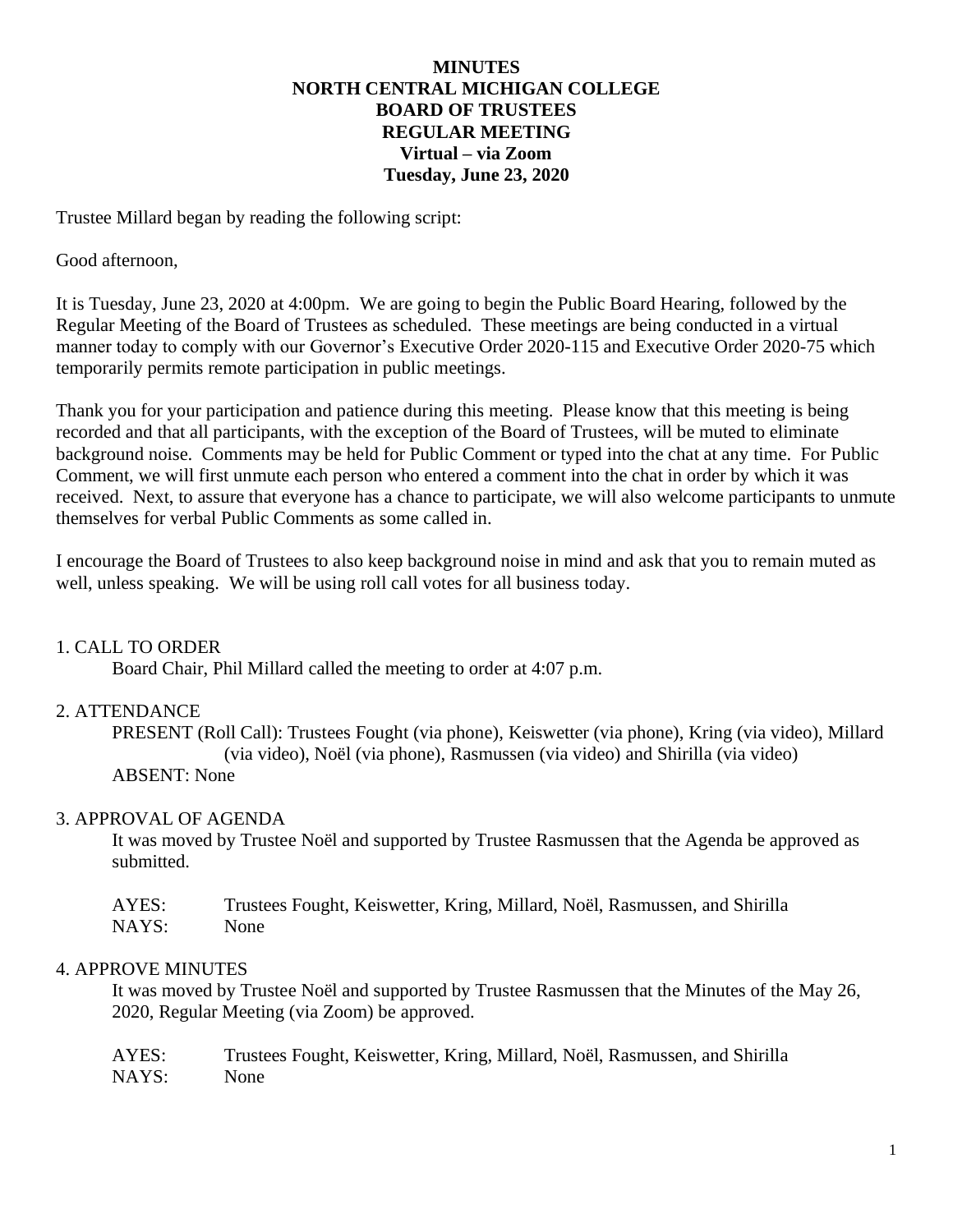## 5. COMMUNICATIONS

President Finley provided updates on the following:

a. Virtual Campus Tour – Lisa Hammond feedback

President Finley was pleased to share that North Central now has Virtual Campus Tour, and he encouraged everyone to view it. Access to this video is available by clicking on the image of our two recruiters (Corey and Ashley) near the bottom right corner of North Central's main page or the YouTube button at the very bottom.

President Finley shared community feedback regarding the virtual campus tour by reading a message received on Friday, June 5, 2020 from Lisa Hammond, Northern MI Services.

*Hello David, I just wanted to personally thank you and your staff for the amazing virtual tour of the college. I have shared it with a few students and we commend your efforts. There is nothing like visiting in person, however the video is great!! Thank you so much. Sincerely, Lisa Hammond*

# b. A Cool Thing – Jeff Lockridge

President Finley shared a communication received on Wednesday, June 3, 2020, from Nursing Faculty, Erayna Paquet:

*"I wanted to share something cool that went on today. Our very own Jeff Lockridge joined my son Luke's Harbor Springs Shay Elementary 3rd grade and their teacher Mrs. Bailey. He presented to the class via Zoom and taught them about fossils. He met with 22 children and they loved every minute of it. They were all engaged with lots of questions and even showed him some of their fossil collections that they had at home. Luke and I are very thankful that he was willing to do this."*

He shared a little bit about Jeff's education and background for those who many not know Jeff, and also shared Jeff's response when asked if we could share this as a communication at the board meeting:

# Jeff's response:

*"I enjoy any chance to talk rocks with a captive audience, and making kids interested in fossils is like shooting fish in a barrel!! Good times! I'm always happy to guest speak whenever I am able."*

President Finley thanked Jeff, for his willingness to share his education and experience with others.

c. OPINION: Why a 'gap year' is not the answer

On June 3, 2020, the Petoskey News Review published the opinion article, Why a 'gap year' is not the answer – David Roland Finely

President Finley paraphrased from the Op-Ed piece:

*"Challenging as this crisis has been, now is not the time to withdraw or put one's goals on hold, even temporarily. Rather, we ought to lean into this experience and leverage it to our benefit where possible. Now is a time for the dogged pursuit of these goals, because doing so represents not only a belief in a return to normal, but in an even brighter tomorrow."*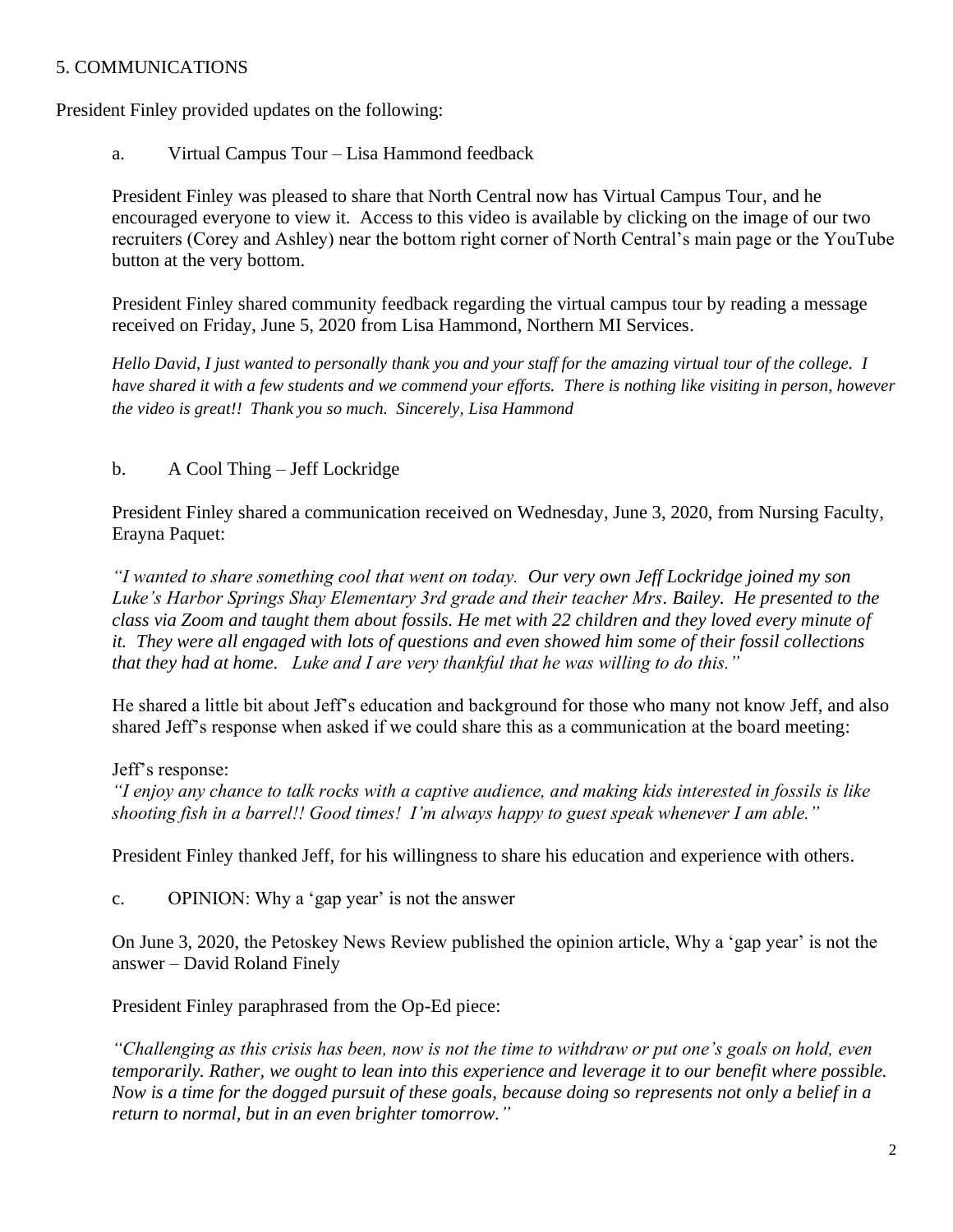d. North Central Michigan College in the News

# NCMC receives new weather station from Michigan State – 7&4 News

President Finley shared that on Wednesday, June 17, 2020 Paul Steeno from 7&4 News interviewed NCMC Faculty, David Rodgers to learn more about North Central Michigan College's partnership with Michigan State University that will provide NCMC students with opportunities to visit and learn from a new weather station this fall.

*"Weather is very localized, particularly in this area. We tend to talk about what are called microclimates because the terrain is quite varied in Michigan," said David Rodgers, a Chemistry and Physics professor at North Central Michigan College. "We can get a better idea of what is going on in an area by having better sampling of the weather and climate sampling in these discreet areas."*

MSU Extension paid entirely for this new weather station, which is located off McDougal Road off NCMC's trail system. President Finley thanked David Rodgers.

# A Look at Chaotic Past Presidential Election Years – 9&10 News

Next President Finley shared that on Wednesday, June 3, 2020 Scott LaDeur was interviewed by 9&10 News, which resulted in the article titled A Look at Chaotic Past Presidential Election Years, which Dr. Finley explained provides insight on what this year is shaping up to be.

*"Candidates, especially for president, are going to use these issues to differentiate themselves from each other and offer contracting prescriptions as to what should be done," LaDeur said.*

President Finley thanked Scott for his interview and for representing North Central Michigan College so well.

# e. Rotary STRIVE

President Finley shared that on Friday, June 5, 2020 North Central Michigan College received notification from the STRIVE Leadership Team (Georgia, Jeff & Lisa) that all three STRIVE scholarship recipients are planning to attend North Central Michigan College. This is great news!

f. Parking Lot suggestions – David Trautman

President Finley shared that the college received letters from David Trautman on May 30 and on June 1. David's letters recommended modifications to the NCMC parking lots in support of sustainability initiatives. These thoughtful letters, sent to both President and all seven of the North Central Board of Trustees, recommend the planting of trees and hedges, along with the construction of solar screens.

He acknowledged that this would be an interesting project for students studying environmental science, which is why this input was shared for consideration by faculty and the board today. President Finley was happy to share that much of what David's letters proposed has been recommended in the most recent College Master Plan created by Cornerstone Architects, and it is amongst many initiatives on campus to be pursued pending the availability of funding.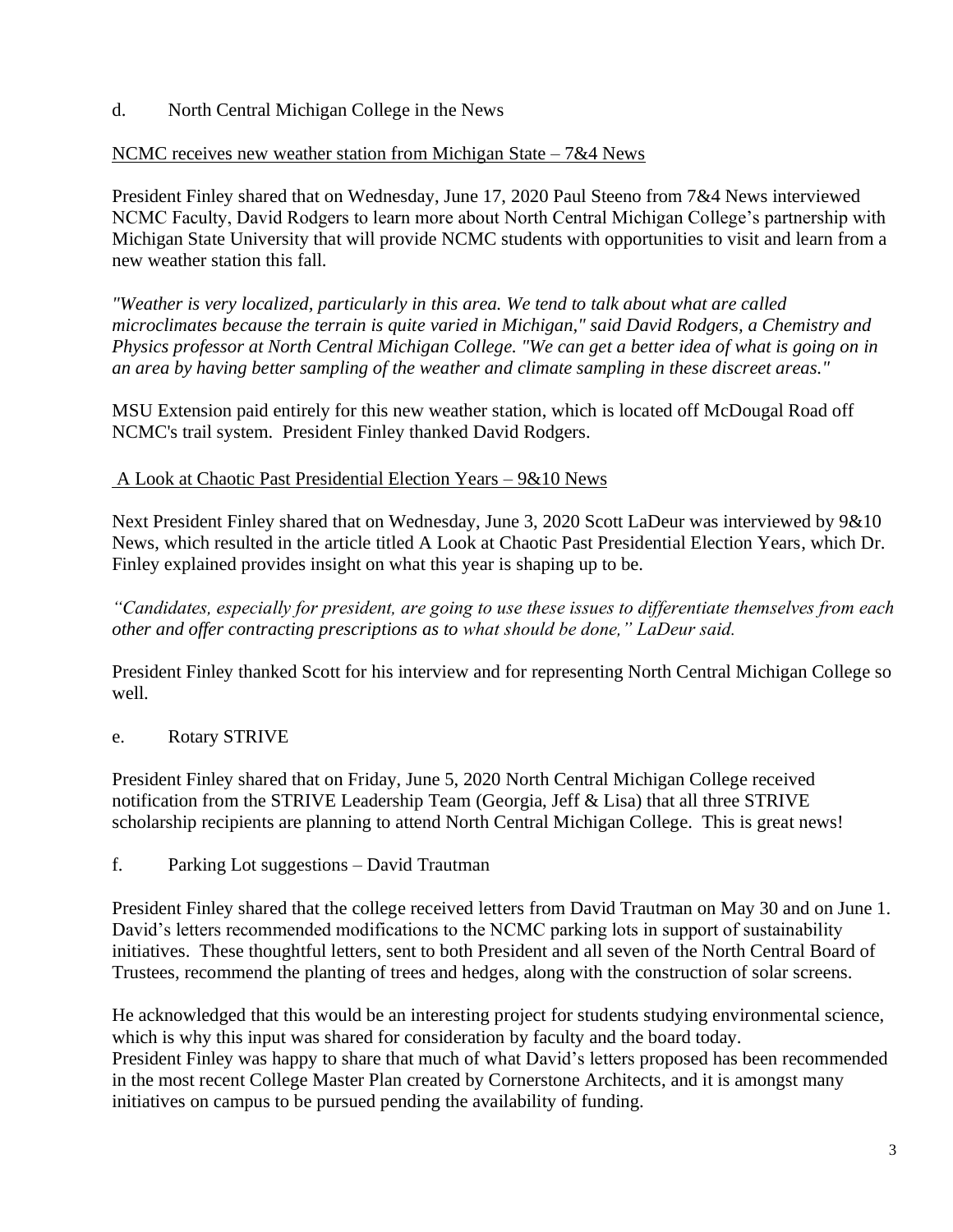### 6. SCHEDULED PUBLIC COMMENT ON AGENDA ITEMS None.

### 7. FINANCIAL REPORT

Dr. Tom Zeidel, Interim Vice President for Finance & Facilities was asked by Trustee Fought to provide a financial report for May 2020. Tom certified that the financials from May 2020 were within the adopted tentative budget for 2019-20.

He also clarified that as part of the agenda the board will be asked to approve an amended budget for 2019-20 which includes increased revenue from tuition, state appropriations and reduced expenses. The May 31<sup>st</sup> financials supports these proposed amendments. Through May 31<sup>st</sup>, all three revenue sources exceed the budget amounts, in turn the majority of our expense categories are underbudget. Overall, this represented good work of all who developed and managed the various components of the 2019-20 budget.

In addition, todays agenda also includes recommending the proposed 2020-21 budget to the board for their approval. As a brief overview, the 2020-21 budget is based on a 3.2% tuition increase, 10% decrease in tuition revenue, 5% decrease in property tax revenue, and 20% decrease in state appropriations. The expense portion of this proposed budget include a 2.2% salary increase and step increases for faculty (based on contractual agreement), 9 unfilled position held open, adjustments for under enrolled classes, and wage increases for Administration of 2%, with a budgeted wage increase for staff pending negotiations.

Trustee Fought asked if there were any questions. There were none.

It was moved by Trustee Fought and supported by Trustee Keiswetter that the financial report and statement of bills be accepted as submitted.

AYES: Trustees Fought, Keiswetter, Kring, Millard, Noël, Rasmussen, and Shirilla NAYS: None

## 8. PRESIDENTS REPORT

President Finley shared the following updates:

a. Blue Ribbon Advisory Committee

The Blue Ribbon Advisory Committee meeting was held via Zoom on Thursday, June 18, 2020. The BRAC Zoom meeting had a great response, which included six different breakout sessions.

During this meeting, the groups thoroughly discussed the following three questions, as it relates to  $COVID-19:$ 

- *a) What weaknesses and threats have become more exposed?*
- *b) What strengths and opportunities have been demonstrated and presented?*
- *c) How can we be helpful to local business and industry?*

President Finley explained that the Blue Ribbon Advisory Committee includes five action teams in the following areas: Health Care, Hospitality, Manufacturing, Skilled Trades, and Life Long Learning. Two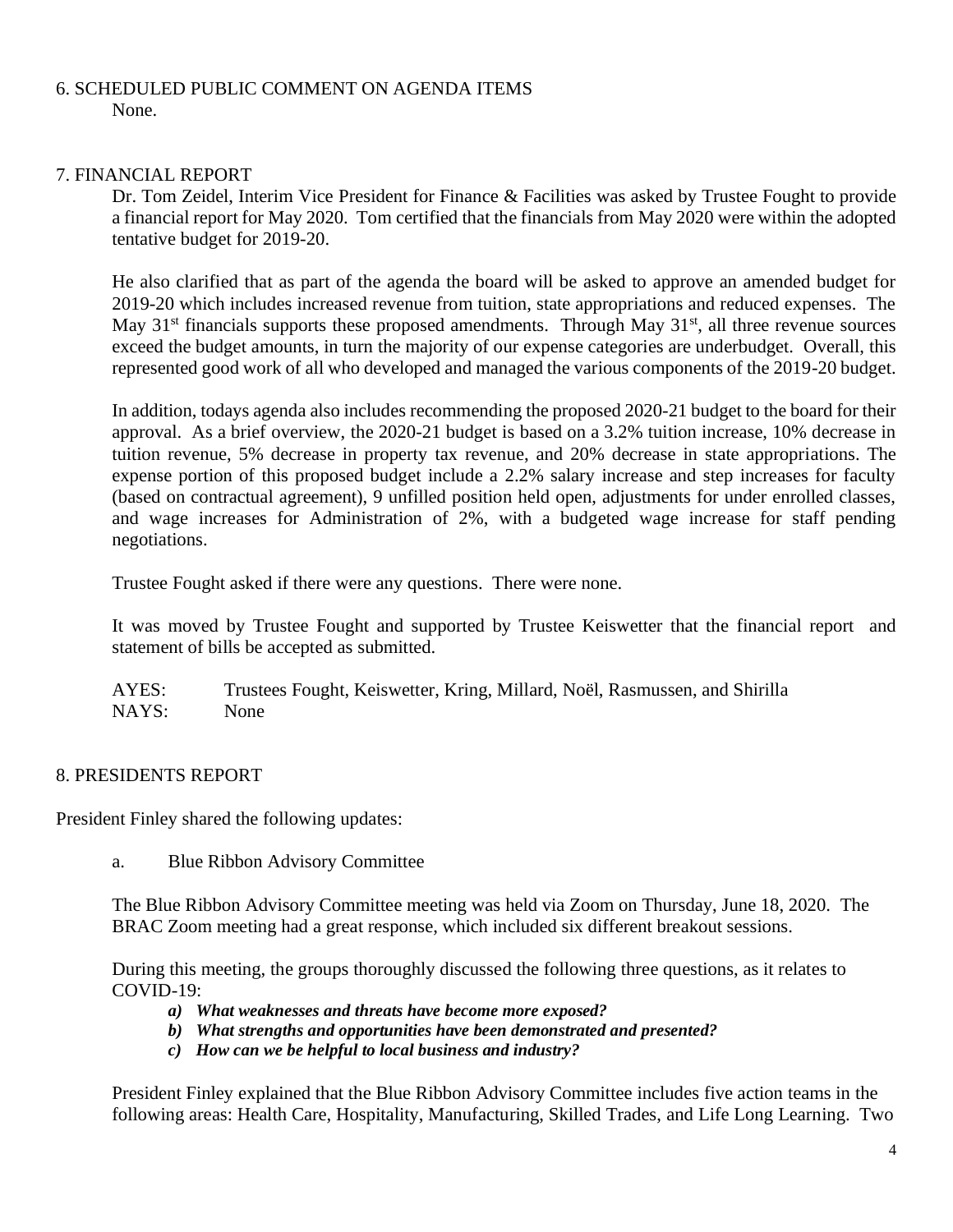of the five reported out and all are in the process of developing next steps forward. He was pleased to share that the feedback received from the committee dovetails nicely with our Strategic Plan. Our Strategic Plan currently consists of 6 values. Based upon input during the BRAC meeting, we are now considering adding a  $7<sup>th</sup>$  value– adaptability.

# b. Building Tomorrow Together Campaign

As mentioned during yesterday's Groundbreaking event, North Central is in the throes of the Quiet Phase of the Building Tomorrow Together Campaign (but we're not being so quiet about it anymore). Campaign leadership has been established, and supporting materials are in the final stages of production to enable important conversations to be had with even more prospective donors. Stay tuned, as we proceed with this very exciting endeavor…

## c. AD/CL Building Renovation Update

Interior renovations are proceeding swiftly. Classrooms, lobbies, and corridors are slated to come back on-line at the end of August. The Student Services First Stop Shop and new office suites are scheduled to come on-line a month later.

On Thursday, June 18, 2020, a concrete slab was placed, so that the footings for the AD/CL Addition can be poured. Modifications (including roof removal) are underway, so that this new space will cleanly tie back into the existing building. We continue to progress steadily with construction and are on track for a Spring 2021 completion.

## d. Groundbreaking Event Recap

President Finley thanked all who participated in the AD/CL Building Renovation and Classroom Expansion Groundbreaking Event on Monday, June 22, 2020. The event had been a long time coming. He was informed that this project had been in the works for at least eight years. He acknowledged that the College had to overcome the setbacks of a pandemic to gather for this celebration. He extended a heartfelt thanks to all who made this event happen, including our Foundation team, the College Communications Department, Physical Plant staff, IT, Lea Dietzel, and many other volunteers that made it a great day.

#### e. Remote Instruction/Remote Work—Thanks

President Finley commented "As we move forward with North Central's Provisional Reopening Plan (a topic to be considered in the Personnel Committee report below), I again want to extend my thanks for the Herculean effort of faculty and staff to deliver our educational product to learners at a distance during the final seven weeks of the Winter semester." He also clarified that Summer courses will continue via remote instructional methods, and we are incrementally bringing administrators and staff back to campus this summer, so as to best prepare for the Fall semester.

Chairman Millard added his thanks and appreciation to both the faculty and staff. He commented that "You made us very proud when switching to the delivery format and the community is better for it. Thank you for your efforts."

## 9. COMMITTEE REPORTS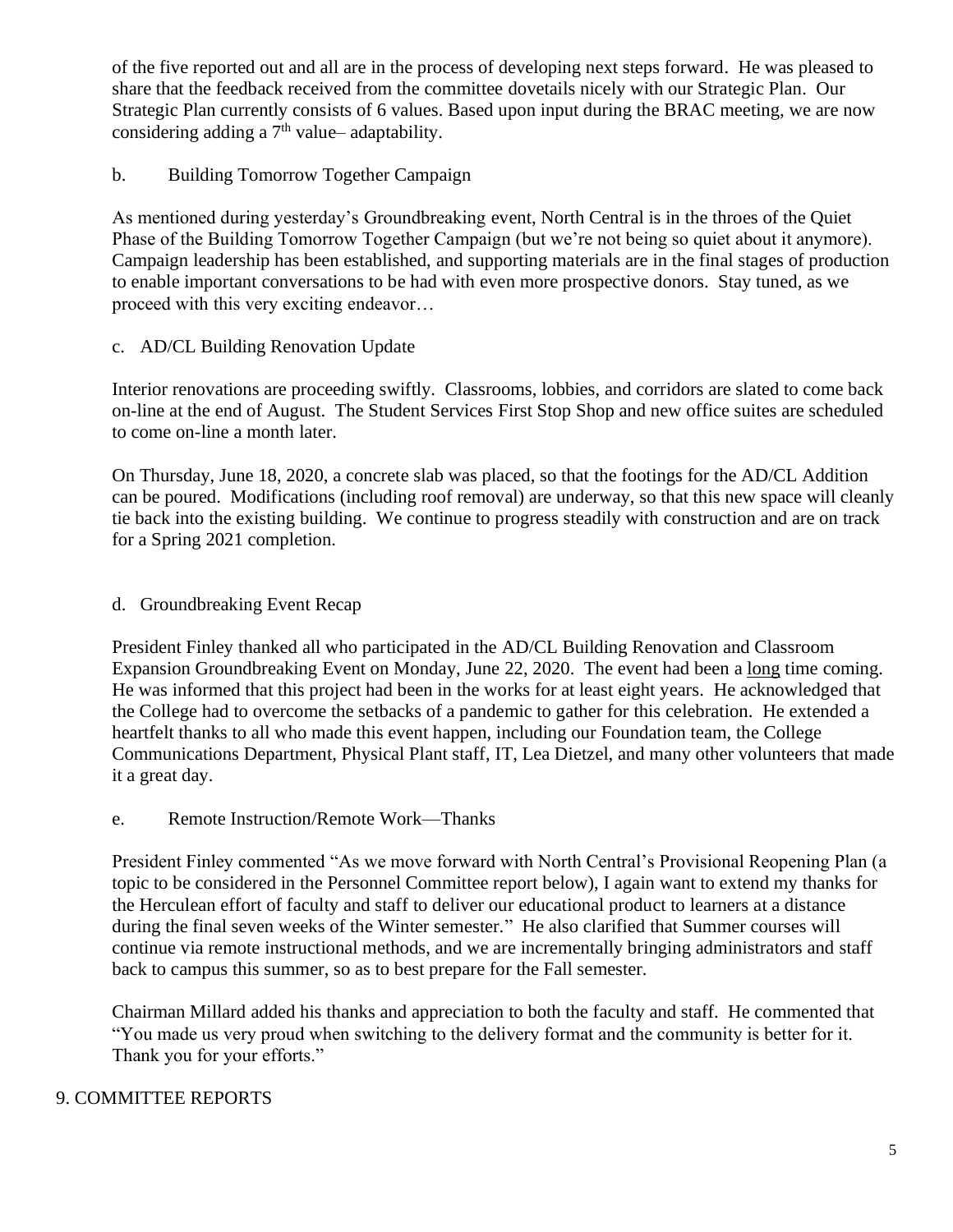### **Finance and Facilities Committee**

Trustee Fought, chairman of the Finance & Facilities Committee, shared that on Tuesday, June 16, 2020, the Finance & Facilities Committee met for their monthly meeting. In addition to reviewing the May Financial Statements, the following three items were moved forward for full Board approval: Amended FY20 Budget, FY21 Proposed Tentative Budget, and 2020-21 Scholarship Support. Additionally, Interim VP for Finance and Facilities also provided a report on each of these items earlier during this meeting so Trustee Fought moved right into the motions.

i. Amended FY20 Budget

It was moved by Trustee Fought and supported by Trustee Shirilla BE IT RESOLVED that the Board adopt the Final General Fund Operating Budget in the aggregate amount of \$16,518,579 for the fiscal year 2019-2020.

Chairman Millard asked if there were any questions on the Amended FY20 Budget. There were none.

AYES: Trustees Fought, Keiswetter, Kring, Millard, Noël, Rasmussen, and Shirilla NAYS: None

#### ii. FY21 Proposed General Fund Budget

It was moved forward by Trustee Fought and supported by Trustee Shirilla that BE IT RESOLVED that the Board adopt a Tentative General Fund Operating Budget in the aggregate amount of \$14,986,297 for the fiscal year 2020-21.

To cover the budget, BE IT RESOLVED that the Board levy the maximum ongoing charter millage calculated at 1.0814 mills of ad valorem property taxes. BE IT FURTHER RESOLVED that the Board levy the voted operating millage of .9714 mills. This levy was approved by the voters of Emmet County in November 2016 for a period of ten years.

Chairman Millard asked if there were any questions on the FY21 Proposed General Fund Budget. There were none.

AYES: Trustees Fought, Keiswetter, Kring, Millard, Noël, Rasmussen, and Shirilla NAYS: None

iii. 2020-21 Scholarship Support

Trustee Fought shared the background being that the College is interested in making additional scholarship dollars available during this period of uncertainty to aid in marketing NCMC and in its recruiting efforts. Currently, about \$218,000 of scholarships funds are available for nonnursing students. Approximately \$103,000 of that amount is restricted by donors for students who meet specific requirements. This leaves only about \$115,000 for general scholarships for students who do not meet the restrictions. These students include those who may be seeking a certificate, special training or general information in a specific topic.

Over the past years, the NCMC Foundation and college have designated net Cookout proceeds be added to the principal of the Cookout Scholarship Endowment Fund with the income earned by the Fund to be used for general scholarships. Since the principal of the Fund has been established through designation by the Foundation and College, unlike a scholarship fund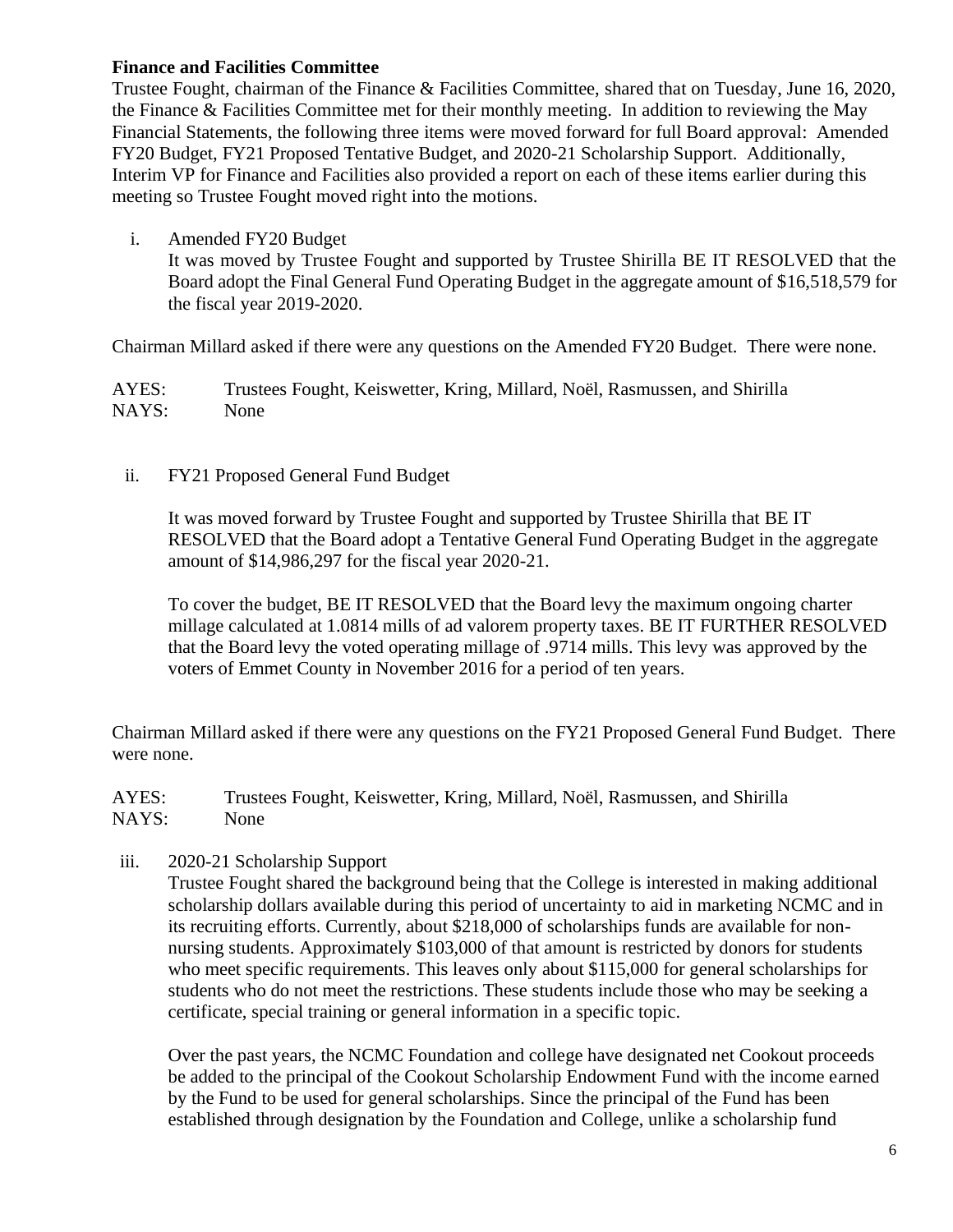established by a donor, the Foundation and College can re-designate use of the Fund's principal.

The Cookout Scholarship Endowment Fund currently has a principal balance of about \$184,000. The NCMC Foundation board has approved re-designation of up to \$100,000 of the Funds principal for general scholarship use. The College's Finance Committee is recommending that not more than \$50,000 be re-designated for general scholarships, an amount well within the amount approved by the Foundation's board.

It was moved forward by Trustee Fought and supported by Trustee Kring that \$50,000 of the Cookout Scholarship Endowment Fund's principal be re-designated to be used for general scholarships during the 2020-21 school year, with any portion of the \$50,000 not used during that school year be retained as part of the principal of the Cookout Scholarship Endowment Fund.

Chairman Millard asked if there were any questions on the 2020-21 Scholarship Support. Melissa Keiswetter did ask "How does a person qualify for that money?", Trustee Fought explained that anyone who met the General Scholarship Fund requirements would then be eligible, and it would be based upon their financial need.

Chairman Millard asked if there were any further questions or comments. There were none.

AYES: Trustees Fought, Keiswetter, Kring, Millard, Noël, Rasmussen, and Shirilla NAYS: None

# **Personnel Committee**

Trustee Shirilla shared that the Personnel Committee on met Tuesday, June 16, 2020 to discuss both the Provisional Re-Opening Plan, as well as a recommendation to hire a Career Development Specialist.

i. Provisional Re-Opening Plan

The four-phase Provisional Re-Opening Plan and accompanying documents were reviewed by various committees on campus and the plan was renamed Provisional (vs. Draft) in recognition of the fluid nature of the ongoing coronavirus pandemic.

This pending plan designates that Directors/Supervisors return to campus on June 29. The plan also requires each employee to complete Coronavirus training and other awareness trainings related to safety.

Additionally, the pending plan also requires that all Staff return to campus on July 6.

Trustee Shirilla moved and Trustee Noël supported that the Board accept the "fluid in nature" four-phase Provisional Re-Opening Plan and approves both the return to campus of Directors/Supervisors on June 29, 2020, followed by the return to campus of all Staff on July 6, 2020.

Chairman Millard asked if there were any further questions or comments. There were none.

AYES: Trustees Fought, Keiswetter, Kring, Millard, Noël, Rasmussen, and Shirilla NAYS: None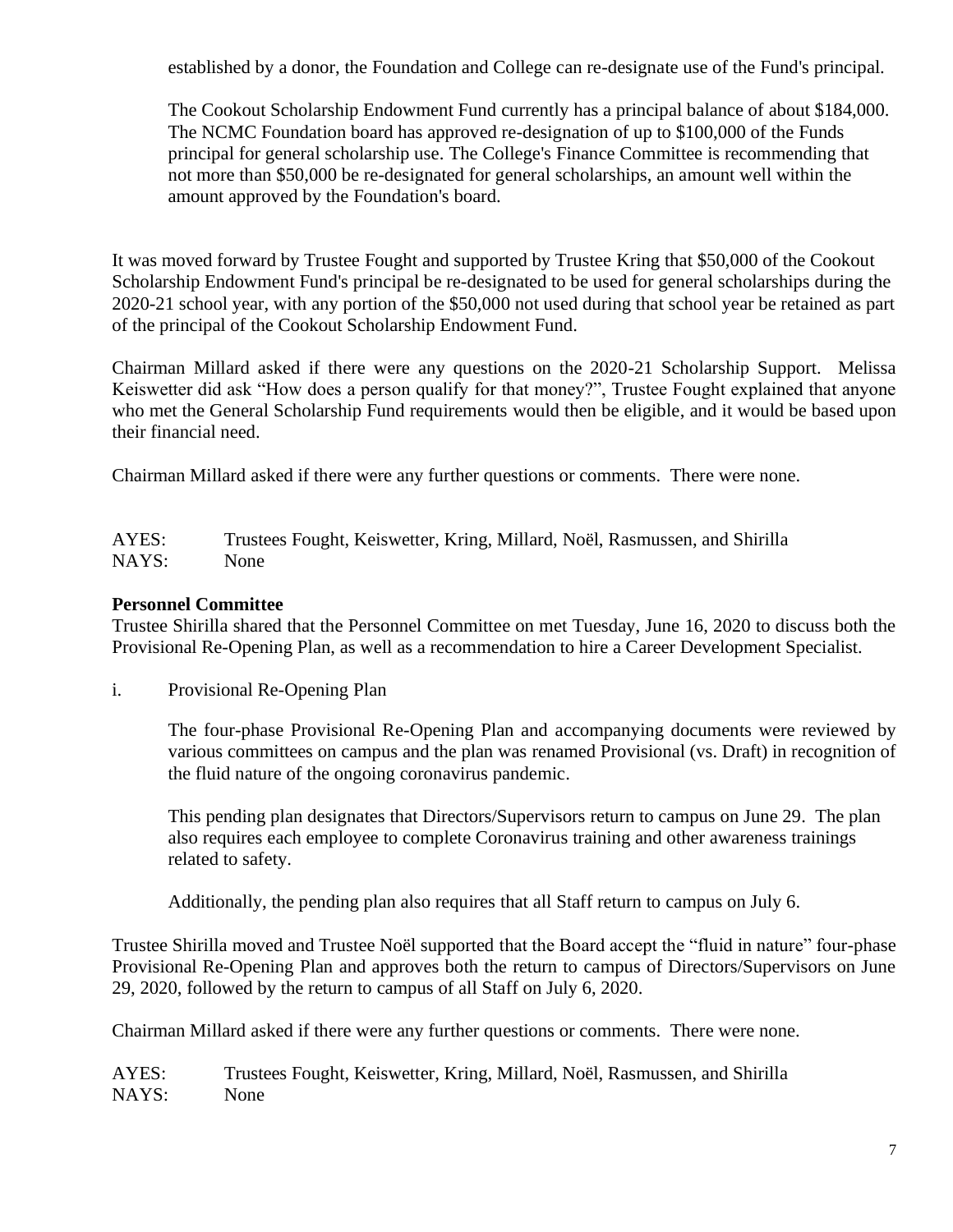## ii. Career Development Specialist

Trustee Shirilla acknowledged the hiring freeze. However, the Career Development Specialist position is favorable for the budget as it is grant funded. It's funded by the Nitaazhitoojik Industrial Training (NIT) Grant, a partnership with the LTBB of Odawa Indians.

Thus, the Committee is recommending the hire of Doug Tippett for the Career Development Specialist position, a lateral move.

Doug is a graduate of North Central Michigan College, as well as Central Michigan University, where he obtained a Bachelor of Science in Education degree and a Master of Arts in Education Administration. He was hired at North Central as an Academic Advisor on July 17, 2017. Over the past three years, he has worked closely with students, developing relationships and helping students reach their educational goals. His experience working as an Academic Advisor these past three year gives him the background of our institution and the employment environment.

Trustee Shirilla moved and Trustee Kring supported that the Board hire Doug Tippett as the Career Development Specialist, at a starting salary of \$50,000/year prorated to his start date, Wednesday, June 24, 2020.

Chairman Millard asked if there were any further questions or comments. There were none.

AYES: Trustees Fought, Keiswetter, Kring, Millard, Noël, Rasmussen, and Shirilla NAYS: None

## 10. OLD BUSINESS

a. Board Retreat

Phil Millard will survey of each board member about his/her preference to meet for a face to face board retreat, possibly in August. Still to be determined.

## 11. NEW BUSINESS

a. July Board Meeting

Trustee Millard stated that the board will be making it a goal to meet in person for the July board meeting if possible. Additional details to follow.

## 12. STUDENT SUCCESS

President Finley shared the following as a student success:

a. EMT Basic Student Success

On Tuesday, June 2, 2020, Associate Dean Public Service Programs at North Central Michigan College, Jim Cousino shared the following EMT Basic student success story.

*"We had an EMT-Basic student from fall 2019 term that was struggling in passing registry and licensing. She had been using study tools and online test prep exams but was not improving in*